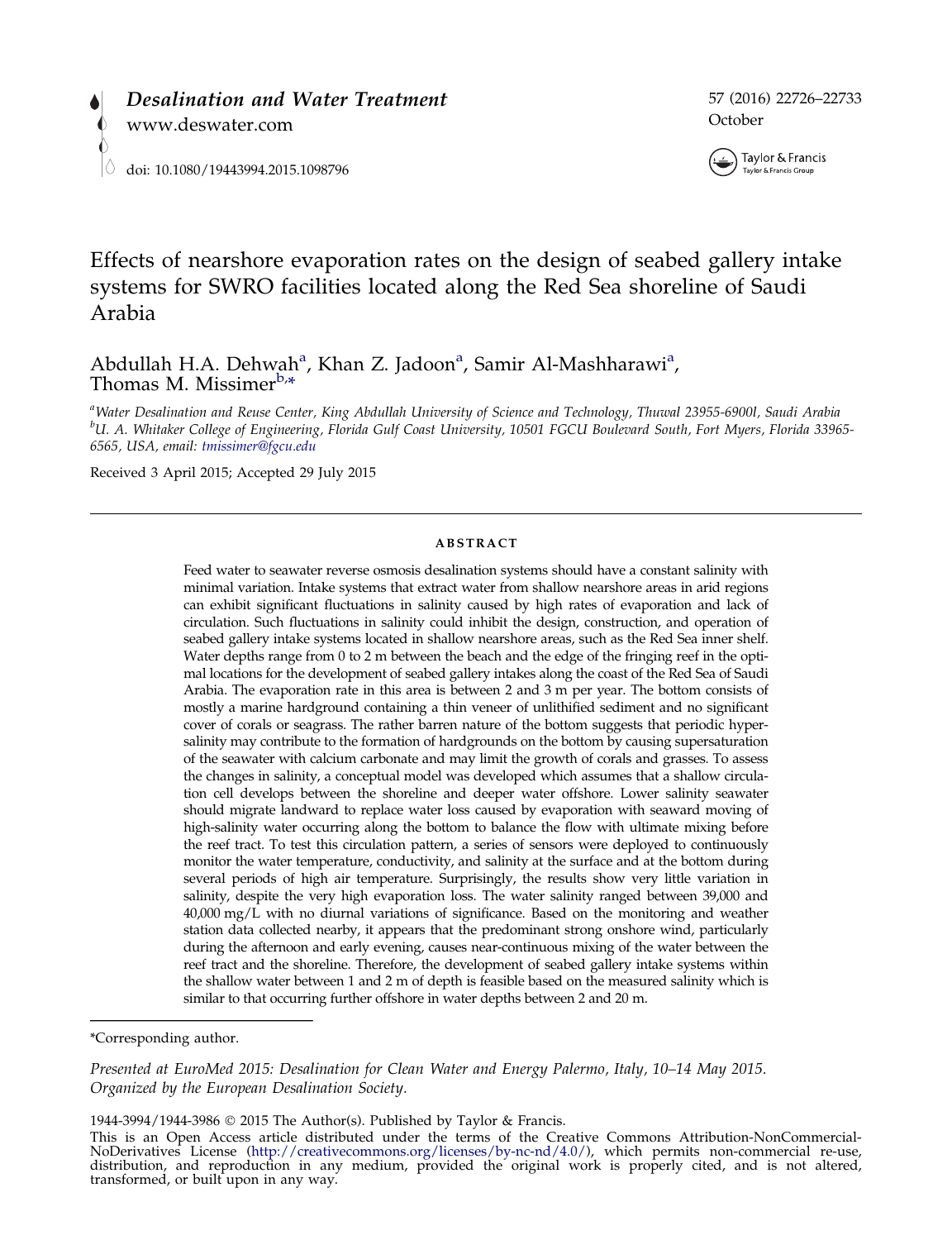Keywords: Seawater reverse osmosis; Seabed gallery intake; Nearshore circulation; Red Sea; Salinity variation

## 1. Introduction

It is an international goal to reduce the energy consumption and cost of seawater desalination to allow it to be used to provide water supplies to a greater number of people [\[1,2\]](#page-6-0). A significant component of this goal is to improve the quality of the raw seawater that is treated by the seawater reverse osmosis process (SWRO) [\[3](#page-6-0)]. One method of improving the quality of raw seawater that enters a SWRO facility is to utilize some type of subsurface intake system which provides a significant degree of pretreatment using natural filtration, similar to the bank filtration process used in freshwater river intakes in Europe and other regions for over a century [[4](#page-6-0)]. Recent investigations have demonstrated that subsurface intakes provide a significant improvement in water quality by removing organic substances from the seawater, thereby decreasing the potential for biofouling of the SWRO membranes [\[5,6](#page-6-0)].

A considerable amount of research has been conducted on the use of subsurface intake systems along the Red Sea coast of Saudi Arabia [[7–11](#page-6-0)]. The primary conclusion of this research is that the best type of subsurface intake that could be used to supply SWRO facilities of virtually any capacity is the offshore seabed gallery system. A number of sitespecific investigations showed that the galleries could be constructed in the nearshore subtidal zone between the reef and the beach (Fig. [1](#page-2-0)).

A key assumption with regard to the technical feasibility of successfully operating a seabed gallery along coastline of the Red Sea is that the raw water salinity would remain the same as the background salinity with time, since this region is arid and has a high rate of free surface evaporation. A question has been raised concerning whether the shallow water near the shoreline becomes more saline during daily cycles caused by evaporative concentration. It is the purpose of this research to evaluate the nearshore changes in salinity on a diurnal basis to determine if the evaporative loss of seawater would cause a limitation to the use of seabed gallery intake systems in the nearshore areas of the Red Sea of Saudi Arabia.

#### 2. Methods

The potential evapotranspiration for the nearshore of the Red Sea was calculated using the Penman method as applied to the weather station data collected near the shoreline at the King Abdullah University of Science and Technology. This station is representative of the general Red Sea region of Saudi Arabia, but some variation in data can be anticipated.

Conductivity and temperature data from the shallow nearshore water were collected at two sites: one located adjacent to the King Abdullah Economic City (KAEC) (site A) and another at a site adjacent to King Abdullah University of Science and Technology (KAUST) (site B) (Fig. [2](#page-3-0)).

Transducers were deployed into the field to measure the top and bottom conductivity and temperature at the two locations (site A, site B). The details of installation are shown in Fig. [3](#page-3-0). Eight transducers were deployed at depths ranging from 0.6 up to 3.5 m below surface. Site A data were recorded continuously for a period of 7 weeks. Site B-1 data were recorded for a period of 4 weeks, while data were recorded for a one-week period only for site B-2 due to installation error.

Since wind is a key component of shallow nearshore circulation, wind data were collected from an onshore weather station located at King Abdullah University of Science and Technology. These data were compiled into a wind rose and were used to assess the potential for causing nearshore mixing of the water column.

### 3. Investigation results

#### 3.1. Potential evaporation analysis

Hourly meteorological variables were recorded at a weather station installed on the coast of Red Sea near KAUST. The Penman method was used extensively to estimate potential evaporation (PE) and it requires air temperature, wind speed, relative humidity, and solar radiation data to perform this estimate. In this study, we used the energized Penman equation proposed by Van Bavel [[12\]](#page-7-0), which results in the below relationship:

$$
E_{\rm p} = \frac{\left[ (L + K)[s(T_{\rm a})] + \rho_{\rm w} \gamma K_{\rm e} \lambda_{\rm v} v_{\rm a} [e_{\rm sat}(T_{\rm a})](1 - W_{\rm a}) \right]}{\rho_{\rm w} \lambda_{\rm v} [e_{\rm sat}(T_{\rm a}) + \gamma]}
$$

(1)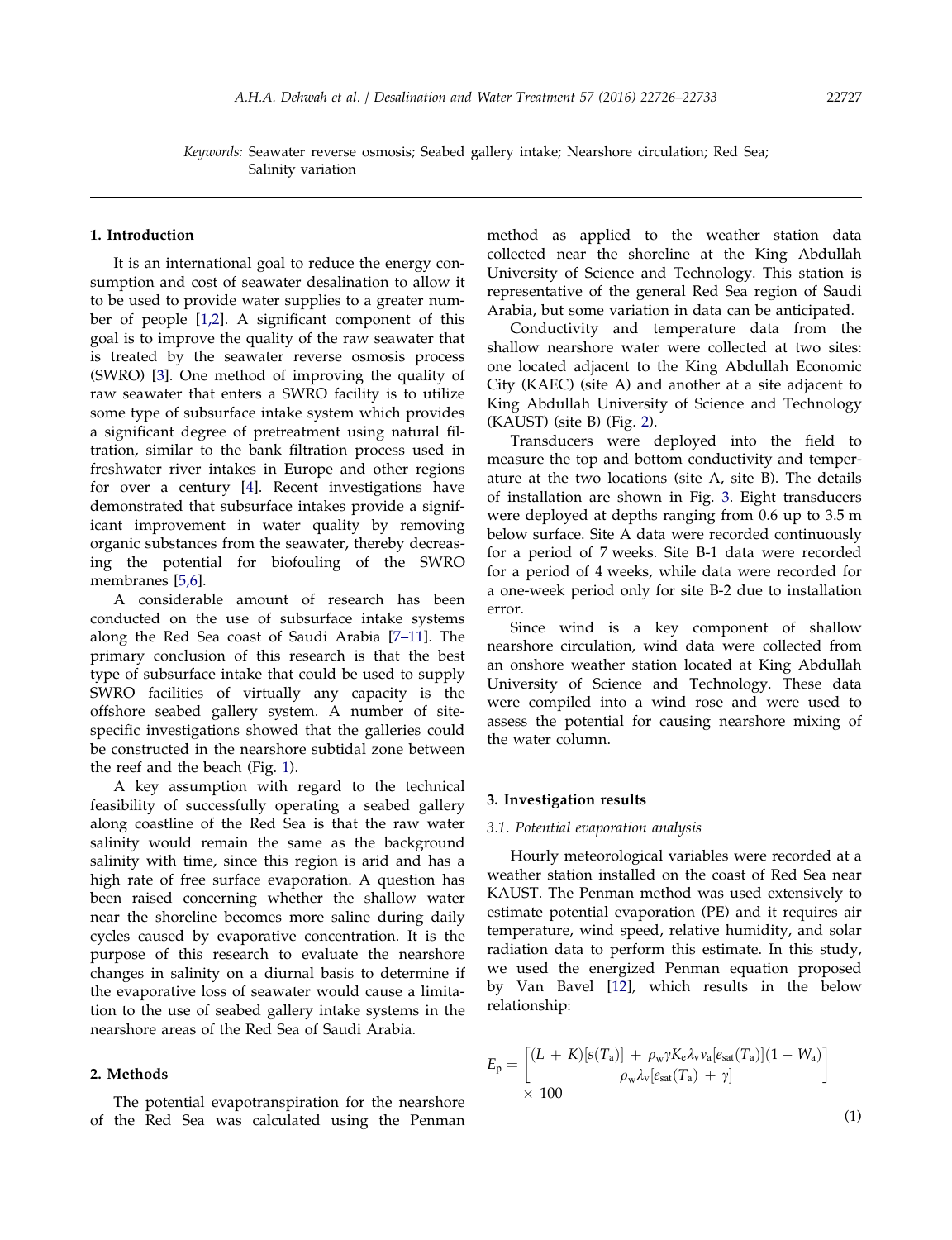<span id="page-2-0"></span>

Fig. 1. Research sites on which investigations were conducted on seabed gallery feasibility.

where  $E_p$  is the evaporation rate (cm), the net radiation is represented by  $(L + K)$  in which L is the net long wave radiation (MJ m<sup>-2</sup>), and K is the net incoming short wave radiation (MJ  $m^{-2}$ ), and the slope of the saturation vapor pressure (kPa  $\degree$ C <sup>-1</sup>) is s(T<sub>a</sub>) at the surface temperature. The density of water (kg  $m^{-3}$ ) is  $\rho_w$  and  $\gamma$  corresponds to the psychrometric constant (kPa  $\degree$ C <sup>-1</sup>). The mass transfer is defined by  $K_e$  (kPa<sup>-1</sup>) and  $\lambda_v$  corresponds to the latent heat of vaporization (MJ kg<sup>-1</sup>).  $e_{\text{sat}}$  is the saturation vapor pressure (kPa) and  $v_a$  is the velocity of air (m/s). The relative humidity is denoted by  $W_a$  in the equation.

Fig. [4](#page-4-0)(a) and (b) depicts the hourly and monthly PE estimated over a period of one year. Zero day of the year corresponds to the first day of the year. The increasing trend of PE was observed in the first 150 d of the year and a maximum PE rate of 0.17 cm/h was estimated. Monthly PE shows a similar trend and a maximum monthly PE of 29.2 cm/month was observed in May. The ambient temperature decrease in the winter causes the PE to decrease and this can be observed especially after the month of September. In a year, 262.28 cm PE was observed near the coast of Red Sea.

#### 3.2. Conductivity and temperature data

For both sites, there was a clear positive relation between temperature and conductivity measurements as shown in Fig. [5](#page-4-0)(a) and (b). At both sites, the conductivity values were in correspondence with temperature measurements. The measurements of top and bottom points were almost equal at both sites with no clear difference observed based on the depth change. The conductivity measurements were in the range of 56 and 62 mS/cm during the deployment period, while the temperature was in the range of 23 and 28℃. In order to clearly understand the temperature effect on electrical conductivity (EC), a temperature-standardized equation was used in which EC values were standardized at a reference temperature of 25˚C:

$$
EC_{25} = EC_{a} \times \left[0.4470 + 1.4034 \times (e)^{\left(\frac{7}{26.815}\right)}\right]
$$
 (2)

where  $EC_{25}$  is the standardized  $EC_a$  and T is the water temperature in  $°C$  [\[13\]](#page-7-0).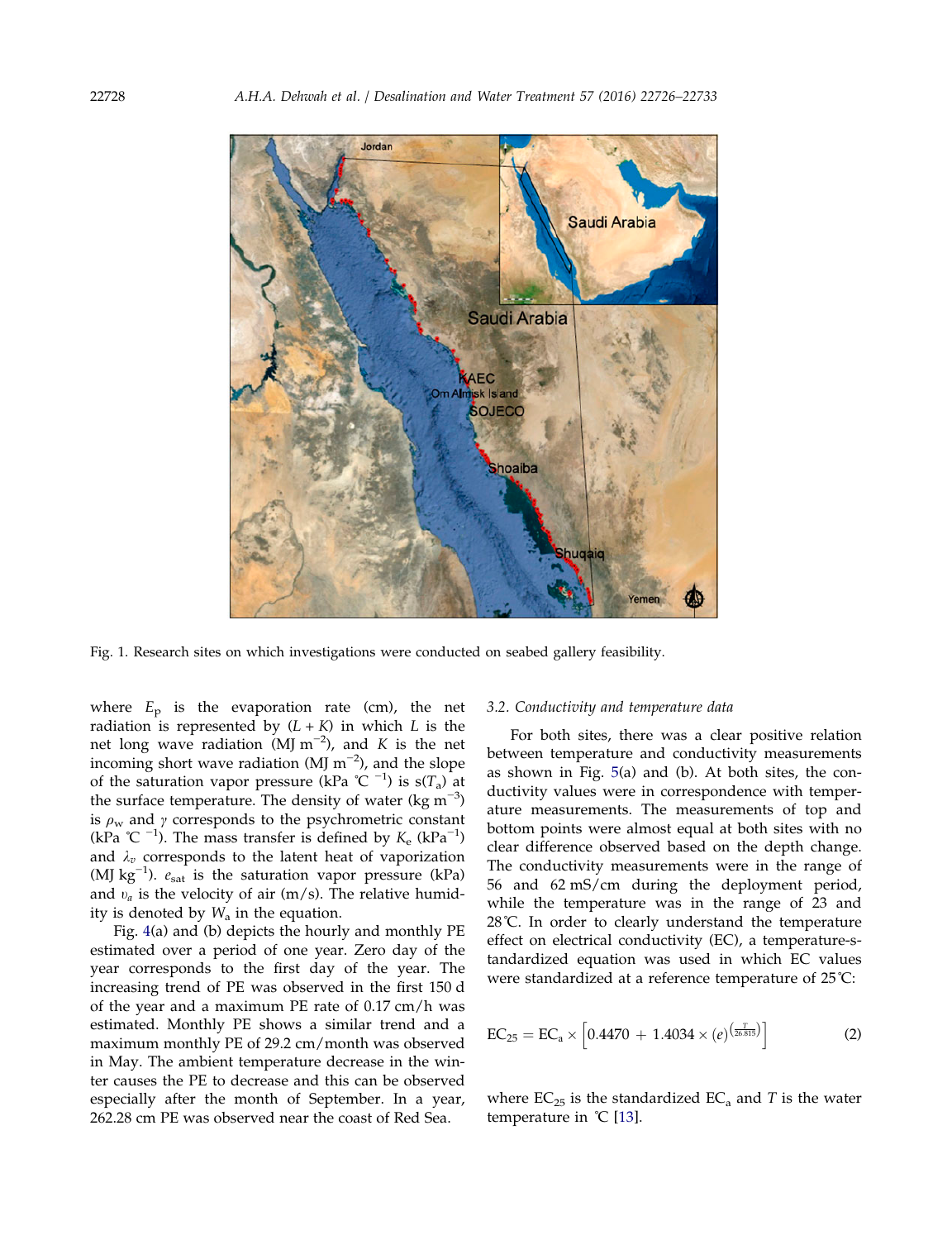<span id="page-3-0"></span>

Fig. 2. Location of the two deployment sites and the weather station.



Fig. 3. Deployment of transducer units.

In order to identify the role of water depth in conductivity and temperature change, the standardized measurements of EC from site A are plotted in Fig. [6](#page-4-0).

The standardized conductivity measurements for site B are shown in Fig. [7](#page-4-0).

## 3.3. Wind data diagram

Fig. [8](#page-5-0) shows the wind rose diagram based on one year of hourly wind data recorded by weather station installed at the coast near KAUST. This rose shows that the winds on the coast blow from the northwest most of the time, which is an onshore direction. The wind speed was recorded in meters per second and the legend at the right bottom corner shows the wind speed categories and their associated colors. The six spokes around the northwest direction comprise 34% of all hourly wind directions. The wind rarely blows from the southwest or the northeast. The wind rose diagram also provides details on speeds from different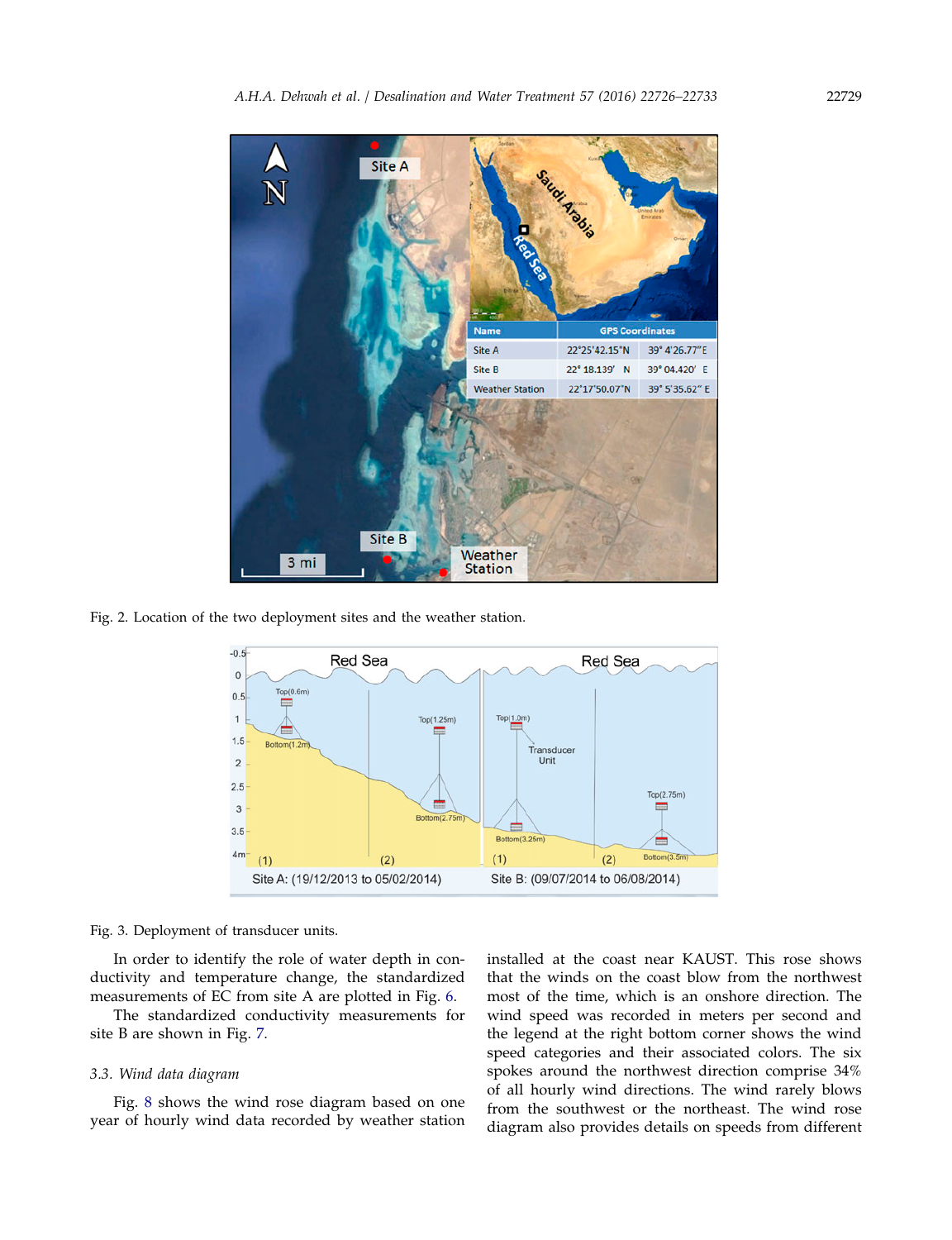<span id="page-4-0"></span>

Fig. 4. (a) Hourly potential evaporation flux estimated over 365 d of a year and (b) monthly potential evaporation values estimated by Penman equation.



Fig. 5. EC and temperature measurements for site A-1 top (a) and for site A-1 bottom (b). The standardized EC is shown in black.

directions. Examining winds from the northwest (the longest spoke), one can determine that approximately 3% of the time, the wind blows from the northwest at speeds between 4 and 6 m per second. Similarly, on this spoke, it can be calculated that winds blow from the northwest at speeds between 6 and 8 m/s about 2.8% of the time (5.8–3%), at speeds between 8 and 10 m/s about 1.2% of the time, and between 10 and 12 m/s about 0.3% of time.



Fig. 6. Standardized conductivity measurements for site A.



Fig. 7. Standardized conductivity measurements for site B.

### 4. Discussion

Thermohaline circulation is a common process of deep ocean circulation which controls the overall movement of large water masses [\[14,15\]](#page-7-0). Perhaps, similar thermohaline cells of a very small size can form in shallow, nearshore areas where there is a very high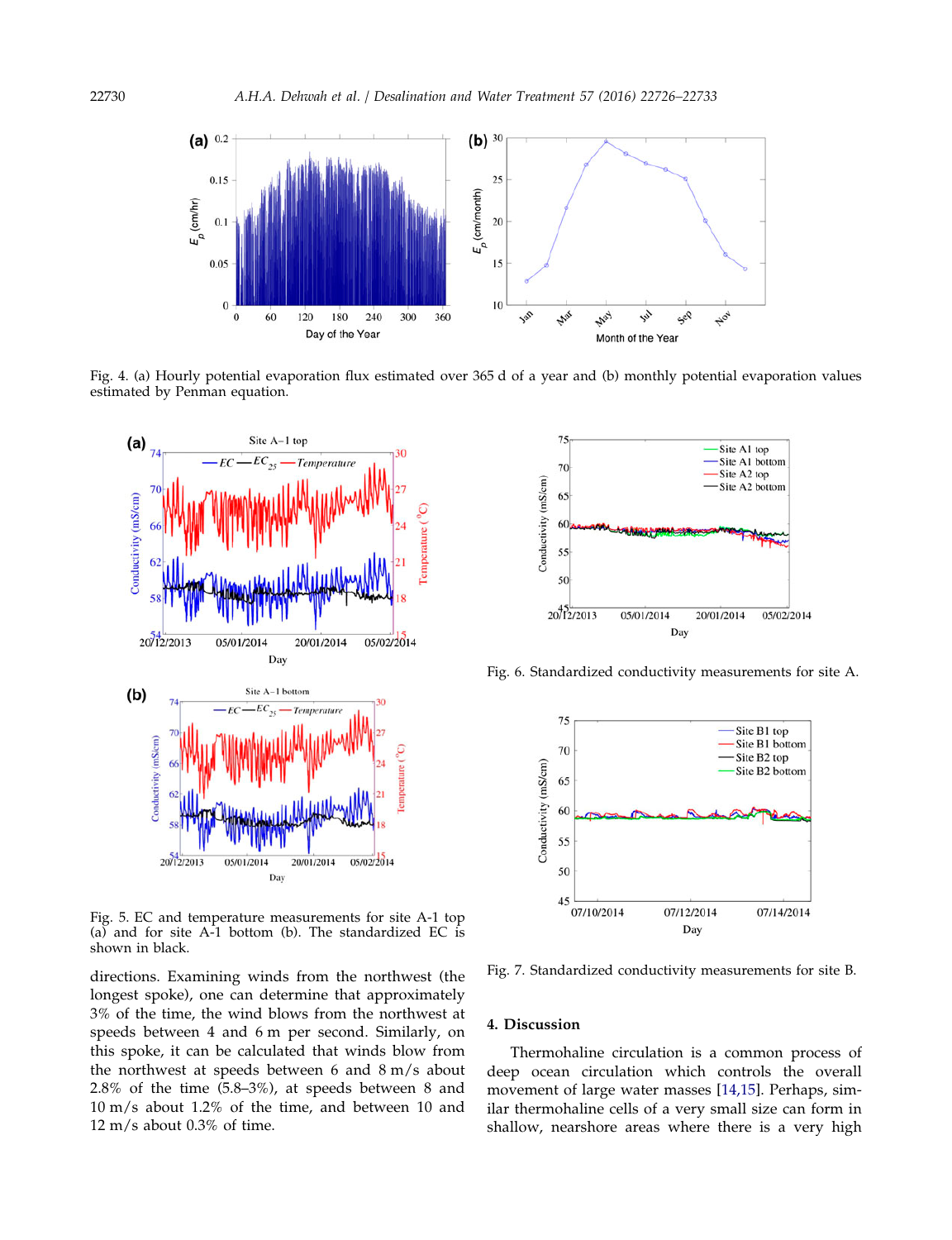<span id="page-5-0"></span>

Fig. 8. Wind data at KAUST weather station, values are given in (m/s).

rate of free surface evaporation and wind-driven wave action is minimal. In these shallow areas, the seawater would be evaporatively concentrated at the surface, sink to the bottom, and move seaward with the bottom slope. Fresher seawater would move landward to balance the mass of water lost through evaporation and the seaward moving density current (Fig. 9). This nearshore circulation would have the tendency to cause the occurrence of hardgrounds and the absence of marine flora and fauna that are sensitive to highsalinity water. This is the observed condition of a large portion of the nearshore area of the Arabian Sea of Saudi Arabia.

It has been demonstrated that thermally driven exchanges occur between a coral reef and the adjacent ocean at the northern end of the Gulf of Aqaba [[16](#page-7-0)]. The heating of shallow water causes an offshore movement of water at the surface and a balancing onshore flow of water at depth. This is an opposing flow cell compared to potential seaward-directed bottom flow caused by density. Wind-driven nearshore circulation in coral reef systems is known to facilitate circulation within reef and lagoon systems [\[17–19](#page-7-0)].

The occurrence of higher salinity bottom water during the summer months or during part of the diurnal cycle would be of great concern in the event that a seabed gallery intake was to be used to provide feedwater for a SWRO facility. The salinity of the nearshore water in the Red Sea is commonly between 40 and 42 ppt and any increase would provide difficulties to the operation of the facility.

An analysis of the PE of the nearshore of the Red Sea shows that the total annual PE ranges from 2 to 3 m. The highest daily rates would occur during the day in the summer months. The calculated PE data appear to support the potential for allowing thermohaline circulation to occur during part of the year within the nearshore zone.



Fig. 9. Theoretical density circulation in the nearshore shallow area of the Red Sea based on evaporation.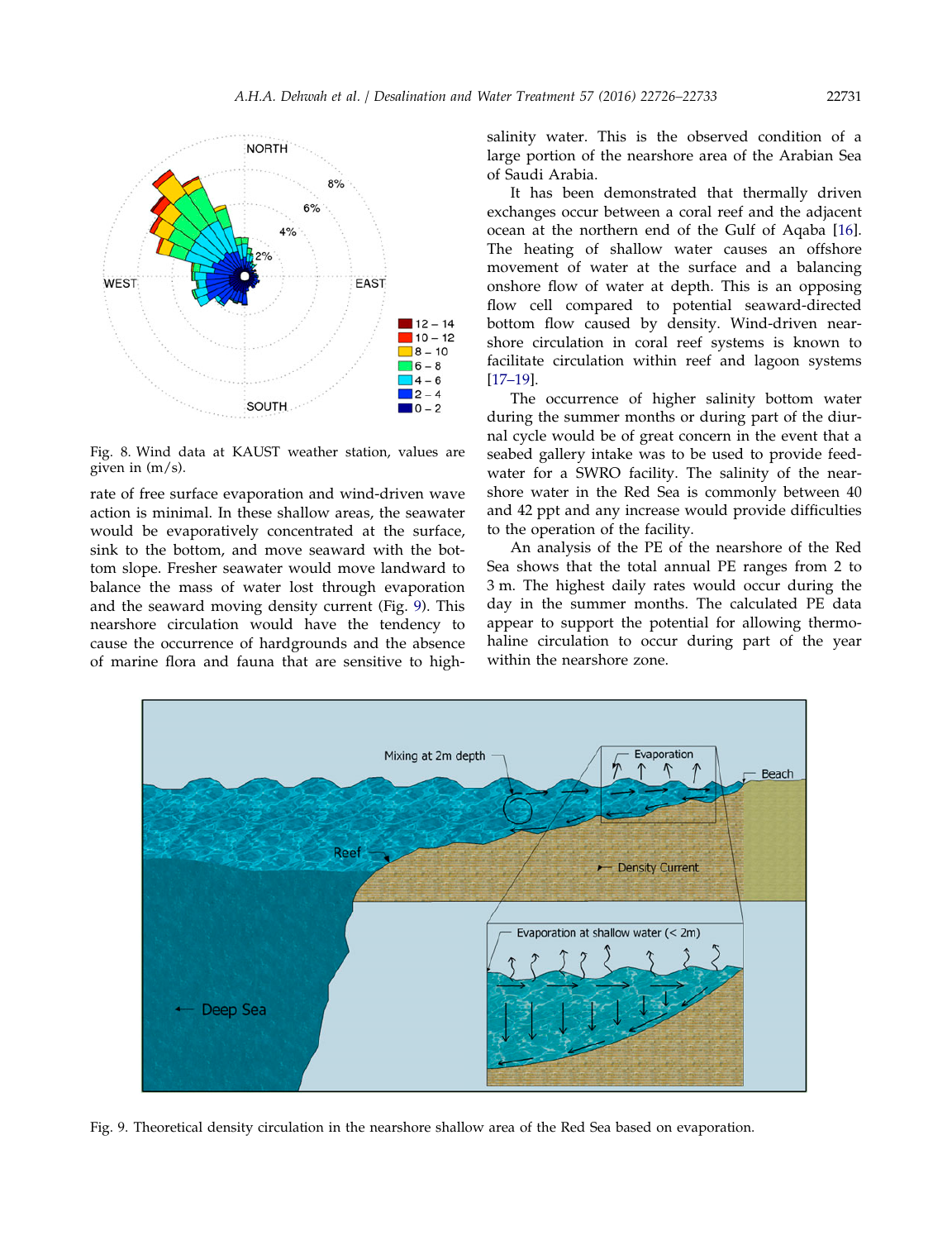<span id="page-6-0"></span>

The monitoring of the shallow water during part of the year at site A and site B showed that no significant salinity and temperature gradients are formed in the shallow nearshore area. The likely reasons for mixing in this area are: (1) the water depth may be too shallow to accommodate density current formation, (2) the bottom slope is insufficient to allow a density current to form, and (3) the strong onshore wind causes sufficient nearshore circulation to prevent the formation of vertical density gradients, nearshore density circulation, and wave-driven shallow circulation. Based on the data observed from the site along the Red Sea shoreline, it is likely that a combination of wind- and wave-driven circulation causes mixing and convection with nearshore outer and inner reef areas as described in locations of the Red Sea and other regions [[20–22](#page-7-0)].

While this research is specific to the Red Sea coast of Saudi Arabia, the nearshore circulation could affect salinity changes at other geographic sites where seabed gallery intakes may be considered for installation. For example, the circulation of the Arabian Gulf is affected by an offshore wind direction along the Saudi Arabian coast and other locations where high salinity in shallow water is documented. Therefore, evaporative concentration of salinity could be a significant problem [[23\]](#page-7-0). The coastlines of the Mediterranean tend to have a larger variation in wind direction and intensity, so site-specific investigations of nearshore circulation would be required during the intake design process in this locality.

## 5. Conclusions

An investigation of variations in nearshore salinity and temperature was conducted to ascertain the potential for the formation of high-salinity bottom water along the Red Sea nearshore area of Saudi Arabia. The formation of a high-salinity water mass and seaward circulation could adversely affect the operation of a seabed gallery intake by causing a fluctuation of the intake water salinity which would influence plant operations. The investigation showed that no such vertical density gradient was formed and no significant shallow thermohaline circulation was occurring. It is likely that the absence of a vertical density gradient and formation of circulation are caused by wind mixing and the low degree of seaward-dipping bottom slope.

While the results of this investigation are positive with regard to the viability of using seabed gallery systems constructed in shallow, nearshore water of the Red Sea of Saudi Arabia, care still must be taken to map the bottom bathymetry to be sure that slope allows free movement of water. The presence of a shallow basin could allow high-density water to accumulate within it and limit the impacts of mixing processes on the water column.

## Acknowledgments

This research was funded by the Water Desalination and Reuse Center and baseline research funding was provided by the King Abdullah University of Science and Technology. The authors would like to thank Coastal and Marine Resources Core Lab and the Red Sea Center for providing equipment for conductivity, temperature measurements, and the vessel as well as for providing access to weather station data.

#### References

- [1] World Bank, Making the Most of Scarcity: Accountability for Better Water Management in the Middle East, World Bank, Riyadh, Kingdom of Saudi Arabia, 2010.
- [2] N. Ghaffour, T.M. Missimer, G.L. Amy, Technical review and evaluation of the economics of water desalination: Current and future challenges for better water supply sustainability, Desalination 309 (2013) 197–207.
- [3] T.M. Missimer, Water Supply Development for Membrane Water Treatment, Aquifer Storage, and Concentrate Disposal for Membrane Water Treatment Facilities, Schlumberger Water Services, Sugar Land, Texas, second ed., 2009, p. 390.
- [4] T.M. Missimer, N. Ghaffour, A.H.A. Dehwah, R. Rachman, R.G. Maliva, G. Amy, Subsurface intakes for seawater reverse osmosis facilities: Capacity limitation, water quality improvement, and economics, Desalination 322 (2013) 37–51.
- [5] R.M. Rachman, S. Li, T.M. Missimer, SWRO feed water quality improvement using subsurface intakes in Oman, Spain, Turks and Caicos Islands, and Saudi Arabia, Desalination 351 (2014) 88–100.
- [6] A.H.A. Dehwah, S. Li, S. Al-Mashharawi, H. Winters, T.M. Missimer, Changes in feedwater organic matter concentrations based on intake type and pretreatment processes at SWRO facilities, Red Sea, Saudi Arabia, Desalination 360 (2015) 19–27.
- [7] A.H.A. Dehwah, S. Al-Mashharawi, T.M. Missimer, Mapping to assess feasibility of using subsurface intakes for SWRO, Red Sea coast of Saudi Arabia, Desalin. Water Treat. 52 (2013) 2351–2361.
- [8] K. Sesler, T.M. Missimer, Technical feasibility of using seabed galleries for seawater RO facility intakes and pretreatment: Om Al Misk Island site, Red Sea, Saudi Arabia, IDA J. Desalin. Water Reuse 4(4) (2012) 42–48.
- [9] A.H.A. Dehwah, T.M. Missimer, Technical feasibility of using gallery intakes for seawater RO facilities, northern Red Sea coast of Saudi Arabia: the King Abdullah Economic City site, Desalin. Water Treat. 51 (34–36) (2013) 6472–6481.